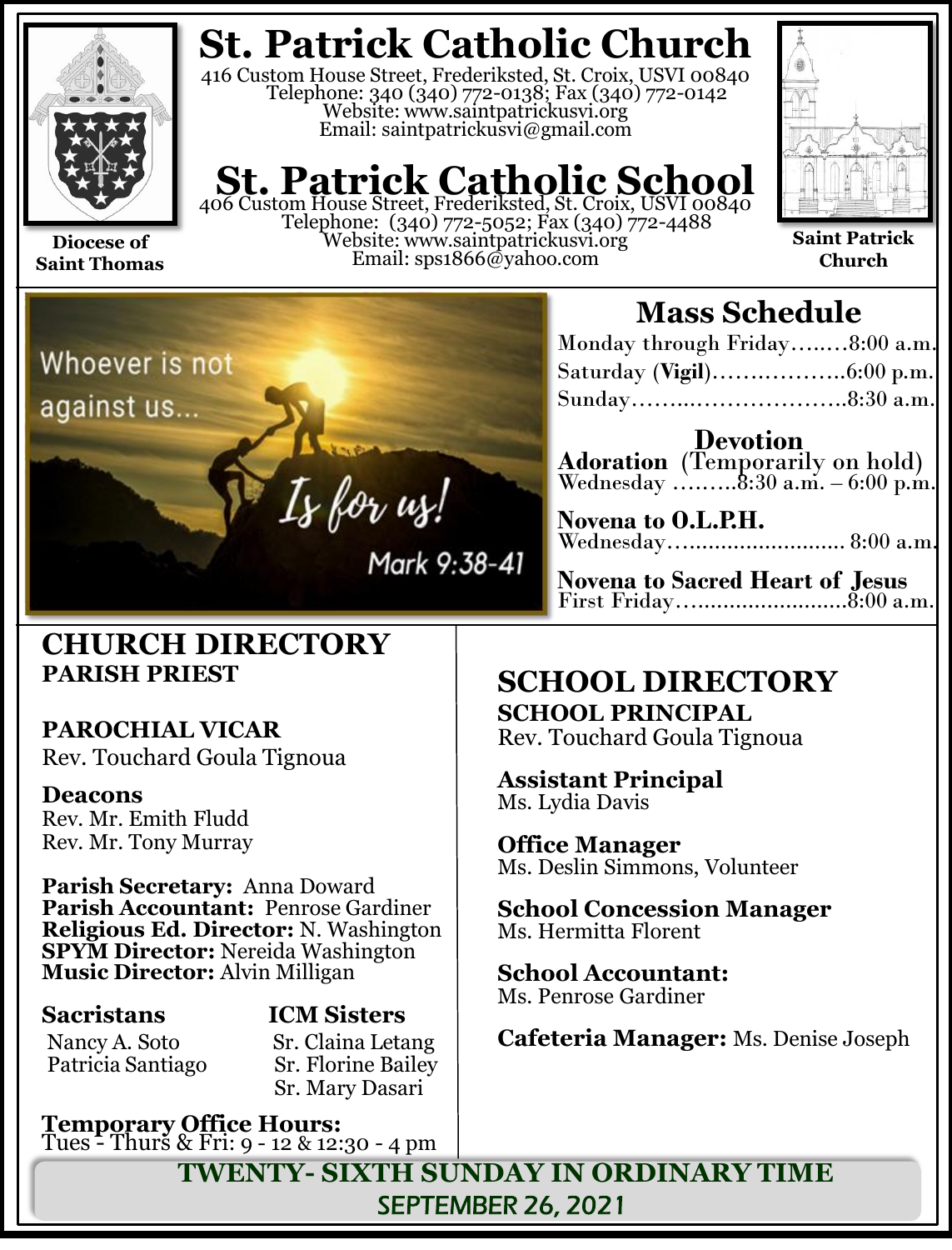# **TWENTY-SIXTH SUNDAY IN ORDINARY TIME SEPTEMBER 26, 2021**

# **MASS INTENTIONS**

| when hit had the control                                                                        | <b>OF THE WEEK</b>                                        |  |  |
|-------------------------------------------------------------------------------------------------|-----------------------------------------------------------|--|--|
| <b>SATURDAY, September 25</b>                                                                   |                                                           |  |  |
| 6:00 PM. - Rayma Garcia, Birthday Blessings, Rb, Petula                                         | <b>SUNDAY:</b><br>Nm 11:25-29                             |  |  |
| Alexander                                                                                       | Jas $5:1-6$                                               |  |  |
| <b>SUNDAY, September 26</b>                                                                     | Mk 9:38-43,45,47-48                                       |  |  |
| 8:30 AM. - Casmina Gustave, Birthday Blessings, Rb, Enid                                        |                                                           |  |  |
| Gustave, - Patrick Willie, Birthday Blessings, Rb, Family                                       | <b>MONDAY:</b><br>Zec 8:1-8                               |  |  |
|                                                                                                 | Lk 9:46-50<br>Saint Vincent de Paul, Priest               |  |  |
| <b>MONDAY, September 27</b>                                                                     |                                                           |  |  |
| 8:00 AM. + Andre J. Duval, Repose of Soul, Rb, Duval family                                     |                                                           |  |  |
|                                                                                                 | <b>TUESDAY:</b><br>Zec 8:20-23                            |  |  |
| <b>TUESDAY, September 28</b>                                                                    | Lk 9:51-56<br><b>Saint Wenceslaus, Martyr</b>             |  |  |
| 8:00 AM. + Sandra Fontaine, Repose of Soul, Rb, Duval family                                    | Saint Lawrence Ruiz & Companion, Martyr                   |  |  |
| + Maggie James, Repose of Soul, Rb, Jesimiel Garcia                                             | <b>WEDNESDAY:</b><br>Dn 7:9-10,13-14                      |  |  |
|                                                                                                 | Saint Michael, Gabriel, Raphael,<br>Jn 1:47-51            |  |  |
| <b>WEDNESDAY, September 29</b><br>8:00 AM. - Vilma C. Johnson, Birthday Blessings & Health, Rb, | <b>Archangels</b>                                         |  |  |
| Family                                                                                          | <b>THURSDAY</b><br>Neh 8:1-4,5-6,7-12                     |  |  |
| <b>THURSDAY, September 30</b>                                                                   | Saint Jerome, Priest & Doctor of the Church<br>Lk 10:1-12 |  |  |
| 8:00 AM. - Raymond Armstrong, Birthday Blessings, Rb,                                           |                                                           |  |  |
| Anna Doward                                                                                     |                                                           |  |  |
| FRIDAY, October 01                                                                              | Bar 1:15-22<br><b>FRIDAY</b>                              |  |  |
| 8:00 AM. + Fr. Lawrence Buckley, Repose of Soul, Rb,                                            | Saint Therese of the Child of Jesus<br>Lk 10:13-16        |  |  |
| Duval family                                                                                    | Virgin & Doctor of the Church                             |  |  |
| <b>SATURDAY, October 02</b>                                                                     |                                                           |  |  |
| 6:00 PM + Jose Luiz Suarez, In Loving Memory, Rb, Family                                        | <b>SATURDAY:</b><br>Bar 4:5-12,27-29                      |  |  |
|                                                                                                 | <b>The Holy Guardian Angels</b><br>Mt 18:1-5,10           |  |  |
|                                                                                                 |                                                           |  |  |

### *PRAY FOR THE SICK & SHUT-INS*

#### *Please pray that they may find comfort and healing in Christ.*

Steve Alexander, Olivia Anger, Nicholas Andrew, Marilyn Bailey, Eric Belcher, George Bondieumaitre, Debra Bruce, Virginia Burke, Fred Calvillo, William Carino, Ninon Gussman Carr, Norma Carillo, Paulette Christopher, Victorino Cruz, Matthew Donelley, Anna D'Souza, Norma Dyer, Harold Fisher, Sr. Kimberly Fludd, Johnetta Goodloe, Sarah Gordon, Dr. Amy Hardin, Enis Hilaire, Urla Isaac, Lidia Jiminez, , Eleanor Johnson, Alma John, Ann Joseph, Electra Joseph, Rose Joseph, Edwin Josiah, Jeannie Krigger, T'Agho Lopez, Chamarla Louis, Felina Artigo, Gwendolyn Lucas, Kathleen Smith-Maccow, Marla Matthew, Carlos Matus, Luz Melendez, Beverly Nesbitt, Bevon Nicholas, Marilyn Nicks, Ann Parris, Fr. Simon Peter, Geralda Pickering, Michelle Gibbs Riviere, Carmen Russell, Henrietta Sandy, Jose Manuel Santana, Martha Lena St. Juste, Eric Thomas, Juan Valentin, , Vincent Urgent, Inez Walker, Deacon Oliver Washington, Ann Weikel, Inez Williams, Simeon Williams, Curtis Williams, Joseph Wilson, Ingerborg McIntosh, William Lang, Anita Pulpul & Kemit Lewis, Noel Lercana & Bertille Samuel, Lewis Eugene, & Vilma C. Johnson, Fanny Andrews Clarke, Kesha Tatum.

#### *(Please call the Church Office to add or remove names to/from this list Church)*

## **MASS ATTENDANCE – SEPTEMBER 18 & 19**

**Saturday** 6:00pm Holy Mass 29, **Sunday** 8:30am Holy Mass 68. Total 97

### **Preserve the Past Campaign in Progress**

Our Church restoration project is in progress and your contribution is still welcome. Please call the church office or contact a minister of hospitality for the contribution envelope.

#### **SECOND COLLECTION FOR THE MONTH OF OCTOBER 2021**

**SCRIPTURE READINGS** 

| School SupportOct 02-03      |  |
|------------------------------|--|
| Maintenance FundOct.09-10    |  |
| Capital ImprovementOct.16-17 |  |
|                              |  |
|                              |  |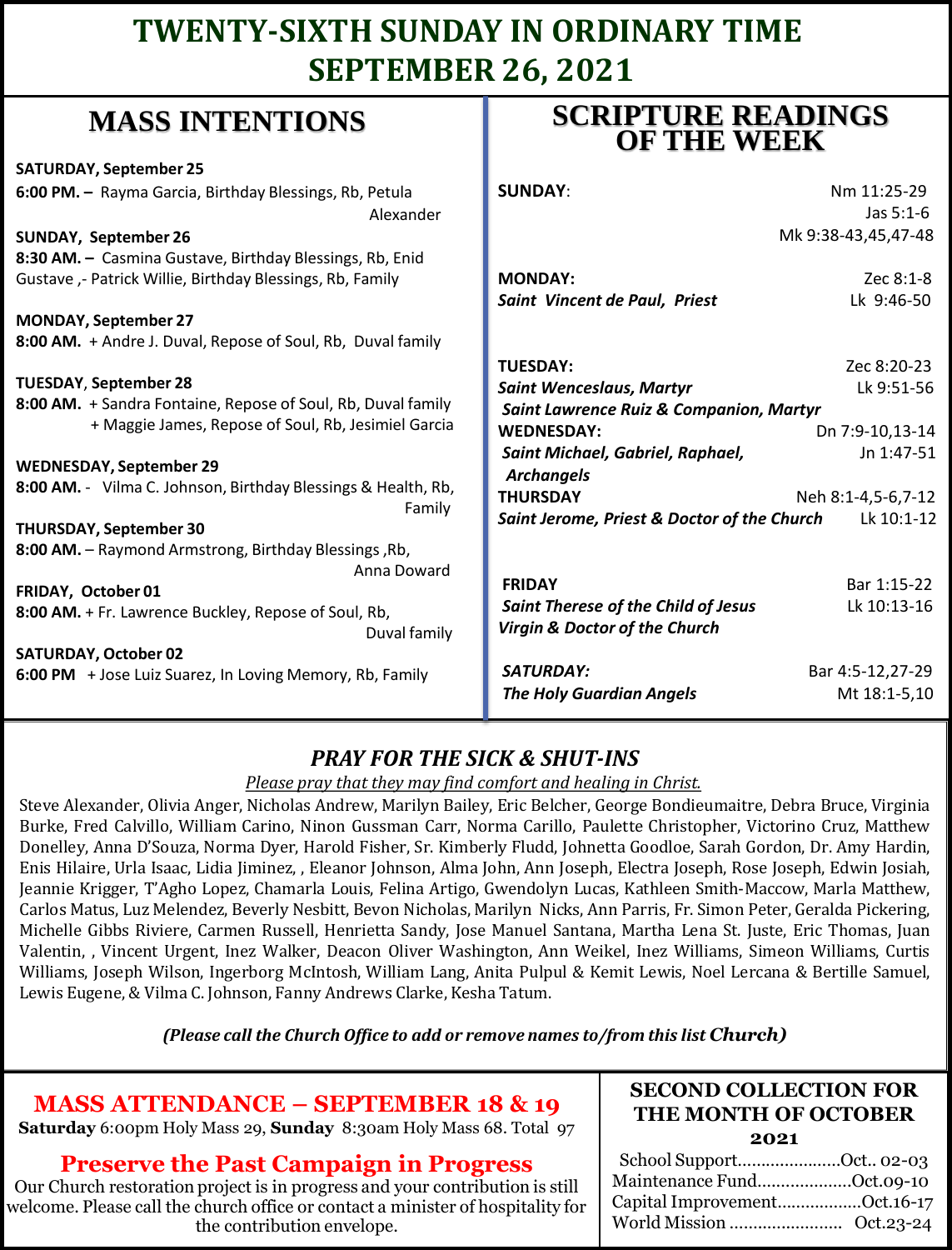# Announcements



#### **Seven Days Sanctuary Lamp Devotion**

The Sanctuary Lamp which burns in the Sanctuary of our church, the reminder of the Lord's Presence in the Most Holy Eucharist, will burn from September 26, to October 2, For Therese Duval, Grace of Healing & continued Blessings, requested by the Duval family.

#### **Hurricane Protection**

As we are at the peak of the Hurricane Season, let us continue to pray for God's Mercy and Protection for these Virgin Islands, the Caribbean and the United States.

#### **October the Month of the Holy Rosary**

Ministries will lead the Holy Rosary 20 minutes prior to Holy Mass. Parishioners are urged to participate. October 2<sup>nd</sup> & 3<sup>rd</sup>, ICM & Sacred Heart Society.

#### **Registration for CCD Classes**

Registration for CCD classes for the 2021-2022 Catechetical year is in progress. We urged Parents to please register your children now. Registration forms are available at the rear of the Church. We are also recruiting New Volunteer Teachers & Aides for our CCD program. Please contact Nereida Washington, the CCD Director, (340) 277-5535 or call the church office at (340) 772-0138.

#### **2021 Christmas Raffle Books**

The drawing date for our Raffle is just a few months away. Please remember to turn in you sold books. We are so please I to report all our Raffle books are out and we are looking forward to receiving Ticket Stubs & Money. Let us make every I effort to make this the most successful Raffle. This is the only major fundraiser for our parochial school. We rely on your support for its success.

#### **2022 Offertory Envelope**

As we are preparing the offertory envelopes for the upcoming year, we ask Parishioners who do not have Offertory Envelope to fill out the Parish Registration Form at the rear of the Church. Please contact ant Minister of Hospitality to assist you. We also urge parishioners to use their envelope.

#### **MyParishApp**

St. Patrick Church has installed MyParishApp, this is a Free App available throughout the Diocese. We invite all parishioner to install this App on your Cell phone. MyParishApp has many features to keep you informed on what is happening in your parish and the Diocese. The Ministers of Hospitality will distribute the MyParishApp Card to assist you in installing the App on you phone.

### **Bulletin announcements must be submitted to the Church Office by Wednesday at noon**

# Parish Information

#### **Sacrament of Baptism**

Fourth Sunday of each month. Please register your children at the Church Office. Present a copy of the child(ren) birth certificate(s). Classes for parents & godparents are on the 1st, 2<sup>nd</sup> and 3<sup>rd</sup> Tuesday from 6:00 p.m. until 7:00 p.m. each month.

#### **Sacrament of Marriage**

Please make arrangements with parish priest 6 months before your wedding.

#### **Confraternity of Christian Doctrine (CCD) Classes**

Classes are held every Sunday during the school year and begin with attendance and instruction in the classroom at 8:30 a.m. followed by Mass at 10:00 a.m.

#### **Rite of Christian Initiation of Adults (RCIA) Classes**

RCIA is the journey of faith by which interested persons become members of the Roman Catholic Church. The program instructs adults to enter into full communion with the Catholic Church through Baptism and/or Confirmation and Holy Communion. To register, please call the church office at (340) 772-0138.

#### **Sacrament of Penance**

Confession is the sacrament that allows us to admit our faults and develop humility, but the most profound part is we get to experience Christ's gift of mercy.

Weekdays……………….…………….... 15 min. before Holy Mass Weekends………………………………. 30 min. before Holy Mass

#### **Funerals**

All funeral services begin at 10:30 a.m. Viewings at 9:30 am. No funerals are held on weekends. Arrangements must be made with the Church before funeral arrangements with the funeral home.

#### **Sacrament of the Anointing of the Sick**

Please call the rectory at (340) 772-0138 whenever a family member or friend is seriously ill or hospitalized.

#### **Parish Registration**

Parishioners who are 18 years and older are invited to register at the Church Office as well as become active and contributing members. We would like to maintain an upto-date listing of all St. Patrick parishioners. Registration also helps in providing quick services for the request and proof of miscellaneous church letters for individuals, Baptism, Confirmation, etc.